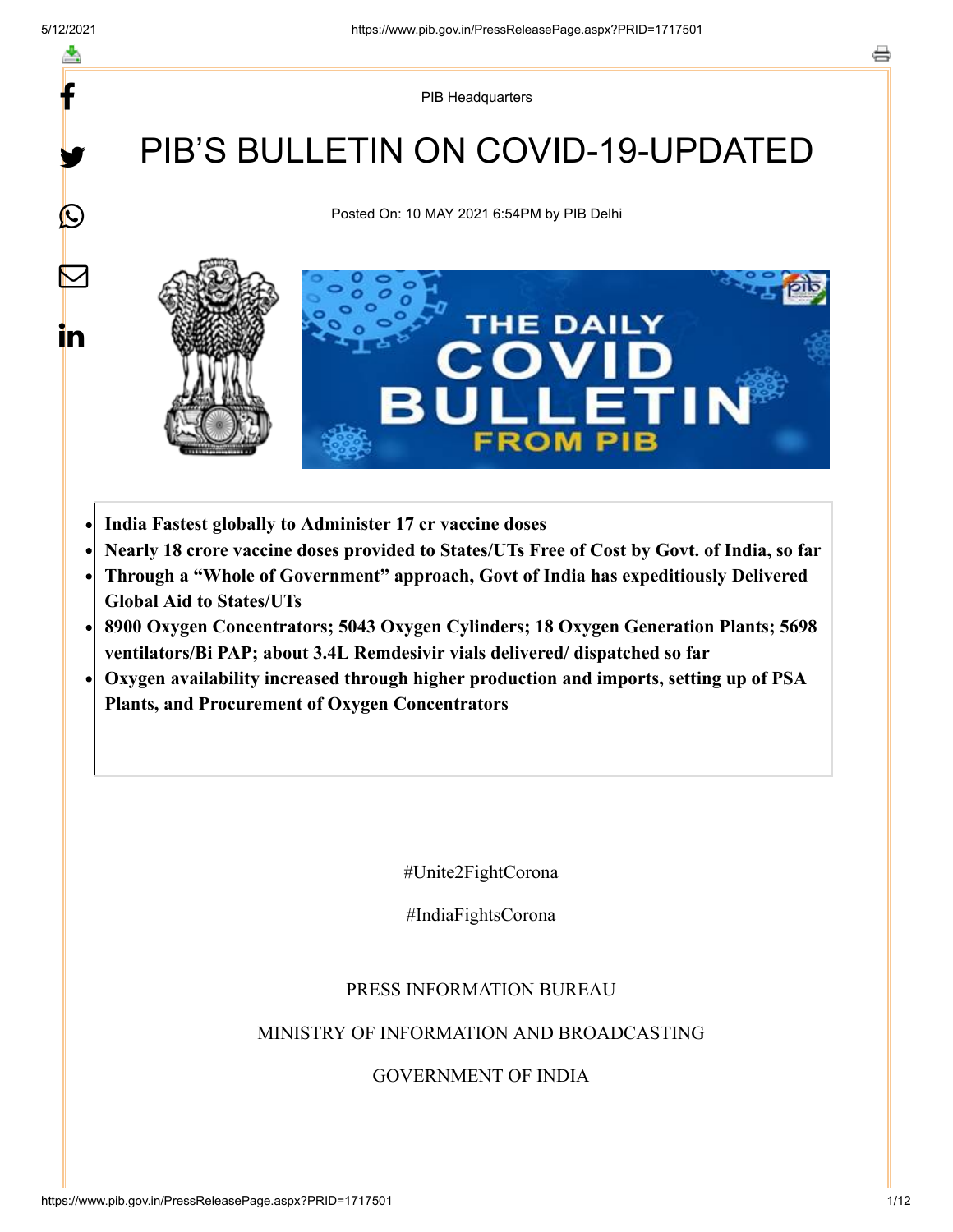y.

 $\bf \Omega$ 

 $\bm{\nabla}$ 

<u>in</u>

5/12/2021 https://www.pib.gov.in/PressReleasePage.aspx?PRID=1717501



\* 'Recovered' and 'Active' bar plots (for states) are to scale; the 'Deaths' plot is NOT to scale

@COVIDNewsByMIB

#### **Nearly 18 crore vaccine doses provided to States/UTs Free of Cost by Govt. of India, so far**

More than 1crore doses still available with States/UTs to be administered Over 9 Lakh doses in addition will be received by States/UTs in next 3 days

#### For Details**:<https://www.pib.gov.in/PressReleasePage.aspx?PRID=1717358>**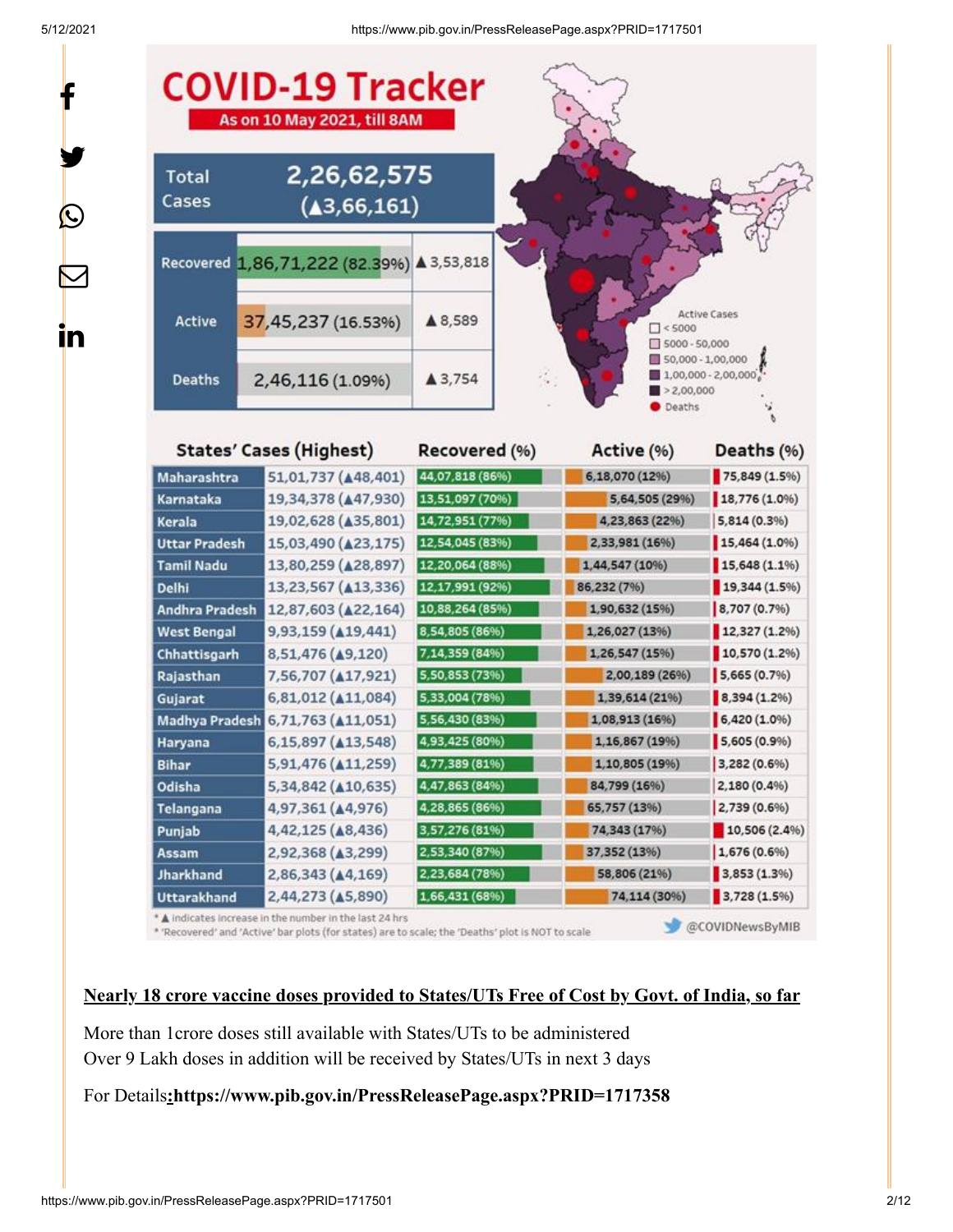#### **Update on Covid Relief Aid: 8900 Oxygen Concentrators; 5043 Oxygen Cylinders; 18 Oxygen Generation Plants; 5698 ventilators/Bi PAP; about 3.4L Remdesivir vials delivered/ dispatched so far** f

Government of India has been receiving international donations and aid of COVID-19 relief medical Supplies and equipment since 27 April 2021 from different countries/organisations to augment its efforts in fighting the unprecedented surge in COVID in the country. Through a streamlined and systematic mechanism under the "Whole of Government" approach, various Ministries/Departments of Government of India have seamlessly collaborated for expeditiously delivering the incoming global aid to States and  $\bigtriangledown^{\text{ITs.}}$ 

Cumulatively, 8900 Oxygen Concentrators; 5043 Oxygen Cylinders; 18 Oxygen Generation Plants; 5698 ventilators/Bi PAP; about 3.4L Remdesivir vials delivered/ dispatched through road and air, from 27th April 2021 to 09th May 2021. in

For details:<https://www.pib.gov.in/PressReleasePage.aspx?PRID=1717439>

## **India's Cumulative Vaccination Coverage achieves the Landmark of 17 Cr doses; India Fastest globally to Administer 17 cr vaccine doses**

- India's Cumulative Vaccination Coverage achieves the Landmark of 17 Cr doses
- India Fastest globally to Administer 17 cr vaccine doses
- More than 20.31 lakh beneficiaries of age group 18-44 Vaccinated
- Average daily recovery of more than 3.28 lakh cases recorded in last 10 days
- The National Mortality Rate has been falling and currently stands at **1.09%.**
- **Three States/UTs have not reported any COVID-19 deaths in the last 24 hours.** These are D&D & D&N, Arunachal Pradesh and Lakshadweep.
- For details:<https://www.pib.gov.in/PressReleasePage.aspx?PRID=1717365>

## **Oxygen Expresses deliver record 831 MT of LMO in One Single day; 75 Oxygen Expresses complete their journeys**

Indian Railways is continuing its journey of bringing relief by delivering Liquid Medical Oxygen(LMO) to various states across the country. So far, Indian Railways has delivered nearly 4700 MT of LMO in more than 295 tankers to various states across the country. Yesterday Oxygen Expresses delivered record 831 MT of LMO, a record for One Single day. 75 Oxygen Expresses have already completed their journey so far.

For details:<https://www.pib.gov.in/PressReleasePage.aspx?PRID=1717449>

## **INS Airavat with Critical Medical Stores Including Cryogenic Oxygen Tanks and Oxygen Cylinders from Singapore arrives in Visakhapatnam**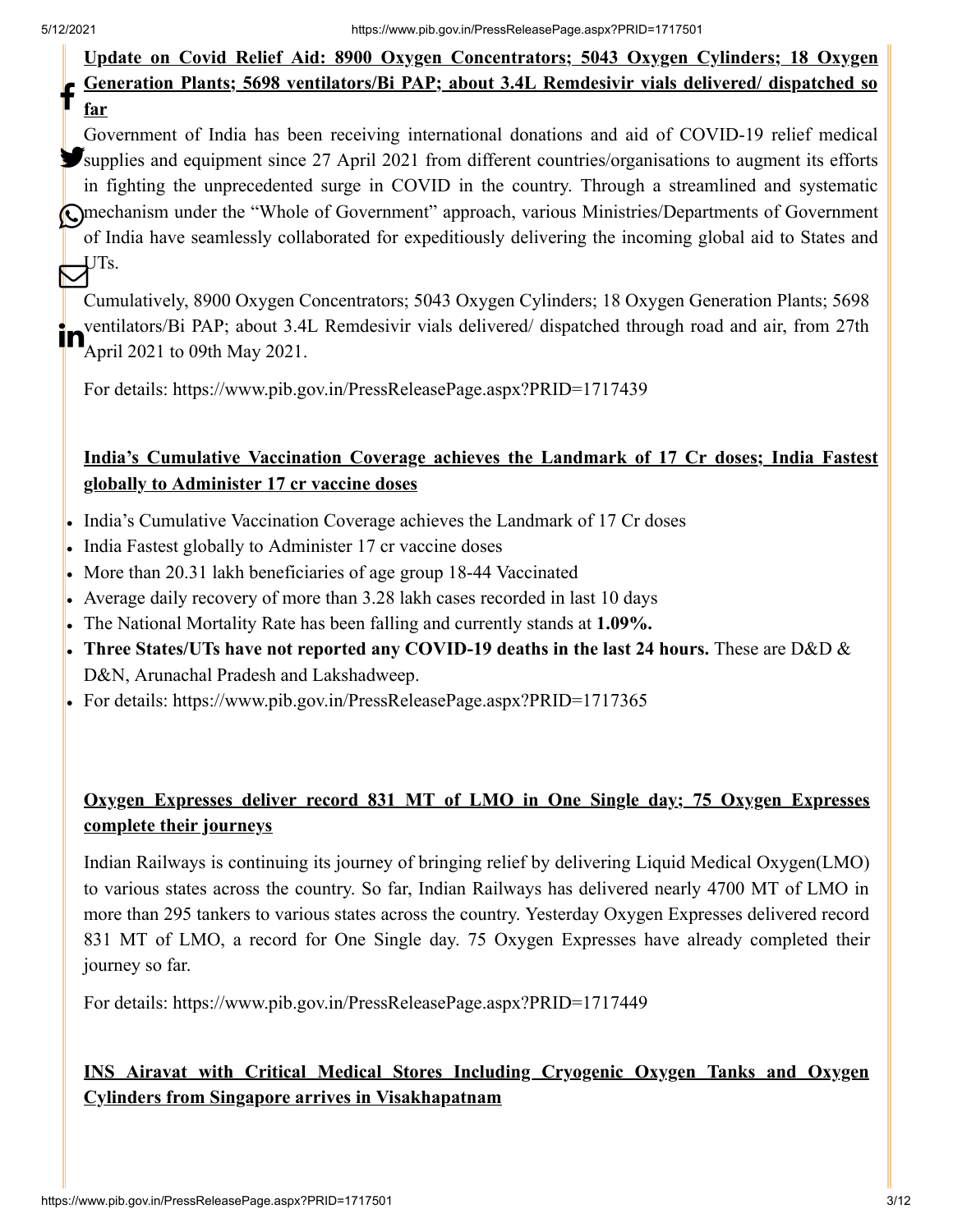As part of the ongoing Op 'Samudra Setu' II to support the nation's fight against Covid-19, INS Airavat arrived in Visakhapatnam on 10 May 21 with 08 Cryogenic Oxygen Tanks and other critical COVID Medical Stores including 3898 Oxygen Cylinders from Singapore. The ship departed Singapore on 05 May with Oxygen tanks and cylinders were sourced throughvarious agencies in coordination with the High Commission of India. f

For details[:https://www.pib.gov.in/PressReleasePage.aspx?PRID=1717452](https://www.pib.gov.in/PressReleasePage.aspx?PRID=1717452) (K.)

## **Indian Air Force & Indian Navy working on war footing in fight against second COVID-19 wave**

Indian Air Force (IAF) and Indian Navy (IN) are working tirelessly to provide logistic support to shore nup medical supplies to tackle the current Covid-19situation. As on early hours of May 10, 2021, the IAF aircraft carried out 534 sorties from various parts of the country, airlifting 336 oxygen containers of total capacity of 6,420 Metric Tonnes (MT) and other medical supplies and equipment.The cities covered are Jamnagar, Bhopal, Chandigarh, Panagarh, Indore, Ranchi, Agra, Jodhpur, Begumpet, Bhubaneshwar, Pune, Surat, Raipur, Udaipur, Mumbai, Lucknow, Nagpur, Gwalior, Vijayawada, Baroda, Dimapur and Hindan.

For details:<https://www.pib.gov.in/PressReleasePage.aspx?PRID=1717445>

## **Oxygen availability increased through higher production and imports, setting up of PSA Plants, and Procurement of Oxygen Concentrators; Oxygen Digital Tracking System setup for real time monitoring**

In order to address the surge in demand for oxygen, the Central Government has undertakenkey measures to increase the availability, streamline the distribution and strengthen the oxygen storage infrastructure in the country. The steps undertaken focused on the entire oxygen supply chain. These include efforts for improving oxygen production, enhancing tanker availability to optimizelogistics, improving oxygen storage at thelast mile, and easing norms of procurement.

Oxygen availability has been enhanced by increase in Production Capacity and production, setting up of Pressure Swing Adsorption (PSA) Plants, import of Liquid Medical Oxygen (LMO)from Overseas, and Procurement of Oxygen Concentrators. For enhancing tanker availability to streamline transportation, Nitrogen and Argon tankers have been converted, tankers and containers have been imported, domestic manufacturing of tankersincreased, andrail and air transportation of tankers is being undertaken to reduce turn-around time.Oxygen Digital Tracking System (ODTS) has been setup of for real time monitoring, and driver availability is being enhanced with training of MHV drivers. For improving oxygen storage, number & capacity of cryogenic tankers at hospitals is being enhanced andMedicalOxygen cylinders are being procured.Relaxation of General Financial Rules (GFR) has been undertaken to enable faster procurement of critical supplies.

For details:<https://www.pib.gov.in/PressReleasePage.aspx?PRID=1717459>

## **Indian naval ship trikand arrives at mumbai as part of op samudra setu ii**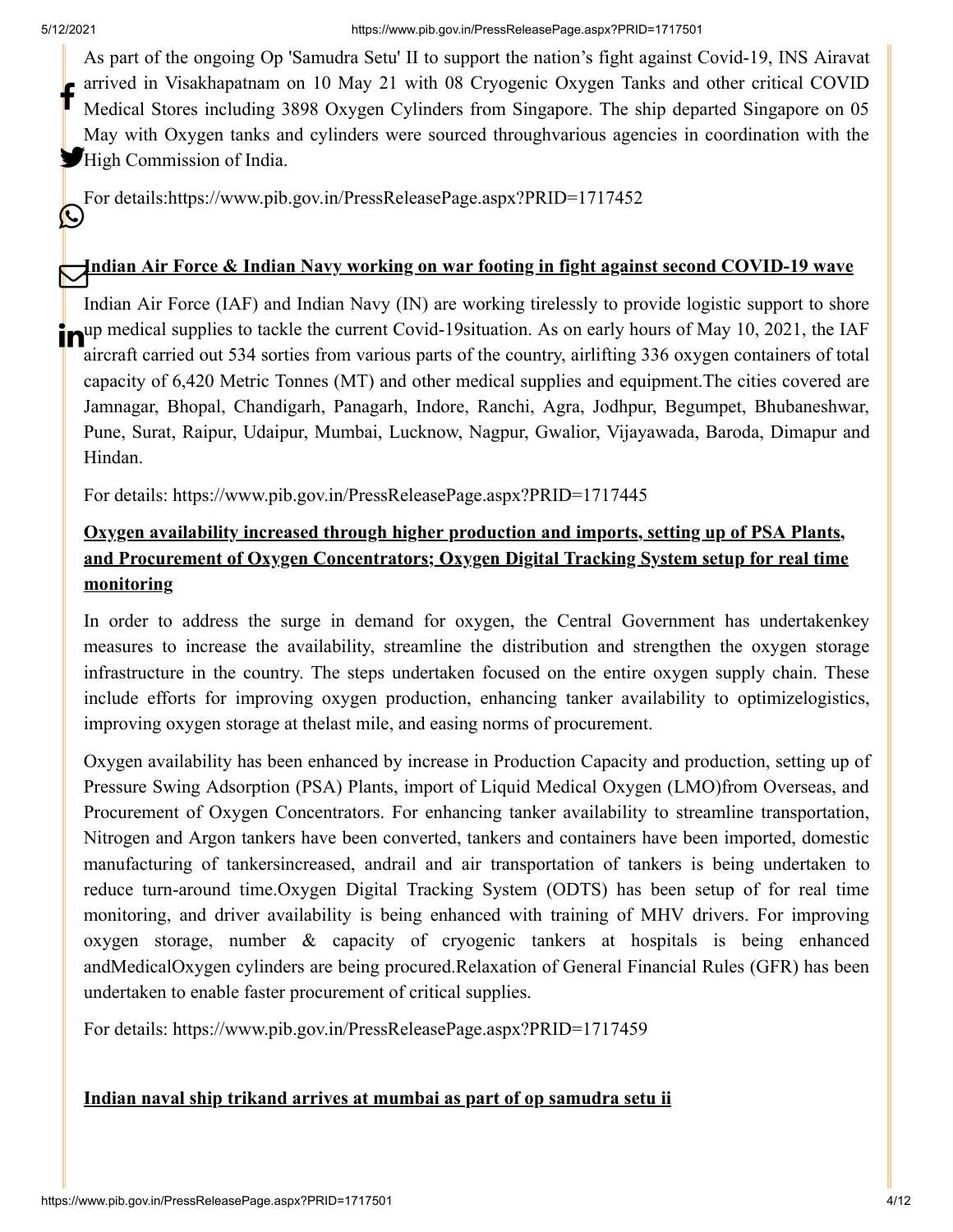As part of Operation Samudra Setu II, Indian Naval Ship Trikand was deployed to augment shipment of Liquid Medical Oxygen (LMO) cryogenic containers from Hamad Port, Qatar to Mumbai. The ship entered Qatar on 05 May 21 and arrived at Mumbai on 10 May 21 with 40 MT liquid Oxygen. f

The consignment carried is part of the French mission "Oxygen Solidarity Bridge" to support India's The consignment carried is part of the French mission "Oxygen Solidarity Bridge" to support India's<br>fight against COVID-19 pandemic. This was the maiden voyage of transshipping of French Air Liquide containers from Qatar to India. The Indo-French initiative, facilitated by Dr Deepak Mittal, Ambassador Oof India in Qatar, is likely to result in shipping of over 600 MT LMO to India over the next two months.

For details[:https://www.pib.gov.in/PressReleasePage.aspx?PRID=1717443](https://www.pib.gov.in/PressReleasePage.aspx?PRID=1717443)  $\bm{\mathsf{\Xi}}$ 

## **Factually incorrect to state no provision for expenditure on COVID-19 vaccination by the Central Government: Finance Ministry**

This is with reference to the media report in 'The Print' entitled "The reality of Modi Government's vaccine funding: Rs. 35,000 crore for States, zero for Centre."

**It is factually incorrect to state that there is no provision for expenditure on COVID-19 vaccination by the Central Government.** The **amount of Rs. 35,000 crore has been shown under the Demand for Grants No. 40, titled 'Transfers to States'**. Vaccines have actually been, and are being, procured by and paid for by the Centre through this head of account. **The use of this Demand for Grants has several administrative advantages. Firstly, because expenditure on vaccine is one-off expenditure outside the normal Centrally Sponsored Schemes of the Health Ministry**, separate funding ensures easy monitoring and management of these funds. **Also, this grant is exempted from the quarterly expenditure control restrictions applicable to other demands.**

For details:<https://www.pib.gov.in/PressReleasePage.aspx?PRID=1717405>

## **DGFT's COVID-19 Helpdesk coordinating and resolving International Trade related Issues**

In view of the surge in COVID-19 cases, the 'Covid-19 Helpdesk' of Directorate General of Foreign Trade (DGFT) in the Department of Commerce has from 26.04.2021 onwards started collecting information on the difficulties being faced by exporting community so as to examine and resolve the irritants faced by the trade & industry expeditiously..

Various issues relating to Department of Commerce/DGFT, Import and Export Licensing Issues, Customs clearance delays and complexities arising thereon, Import/Export documentation issues, Banking matters, Transport/Port Handling/Shipping/Air Movement issues and availability of manpower for running export units etc. are the key areas being examined by the Helpdesk. Trade related issues concerning other Ministries/Departments/Agencies of Central Government and State Governments are being collated and are being taken up for resolution with the concerned agencies.

For details:<https://www.pib.gov.in/PressReleasePage.aspx?PRID=1717428>

## **Ranchi Airport contributes in the fight against Corona;Movement of medical essentials completed without delay**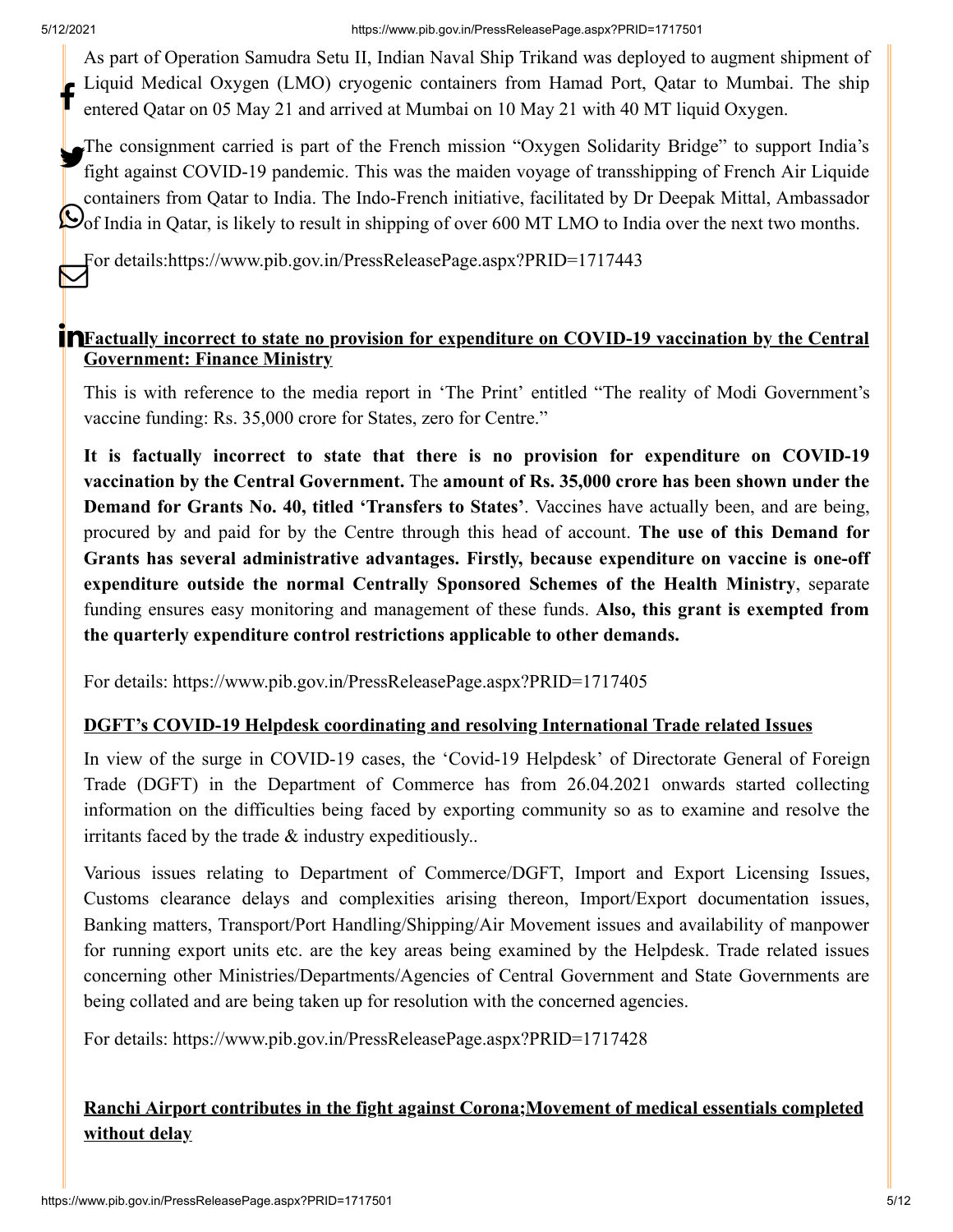$\mathbf{m}$ 

Airports of the country are geared up to deal with the Corona pandemic and are making their humble contribution to fight against the disaster and support the country. Ranchi Airport is also facilitating the movement of medical equipment and materials such as oxygen tankers, oxygen concentrators, Nozzle, COVID-19 vaccine, injections, test kits and medicines. It is also being ensured by the airport management that the movement of the essential materials is completed on priority without any delay. f

The mission at Birsa Munda Airport, Ranchi to overcome the oxygen crisis for the country started from  $\bigcirc$ April 24, and till 8<sup>th</sup> May 2021, a total of 139 oxygen tankers in 100 aircrafts of the Indian Air Force have been transported. The Indian Air Force aircraft like C 17, C 130J, AN 32, IL 76 and other small **A**ircraft have been helping in the transportation of essential material at regular intervals.

For details:<https://www.pib.gov.in/PressReleasePage.aspx?PRID=1717474>

## **ESIC installs oxygen plants at two hospitals in Delhi NCR; will facilitate augmentation of critical care facility in these hospitals**

The ESIC under the Ministry of Labour and Employment has installed oxygen generation plants at two hospitals in Delhi NCR area. A 440 LPM capacity plant has been installed at the ESIC Hospital and Medical College in Faridabad, while another plant of 220 LPM capacity was commissioned at ESIC Hospital in Jhilmil, New Delhi yesterday. This will enable these hospitals to augment the availability of their ICU and Ventilator beds.

For details:<https://www.pib.gov.in/PressReleasePage.aspx?PRID=1717301>

## **IMPORTANT TWEETS**

INS Kolkata reaches [@NewMngPort](https://twitter.com/NewMngPort?ref_src=twsrc%5Etfw) with 40 MT oxygen filled tanks with additional 5 tons of oxygen cylinders & 4 high flow O2 concentrators from Kuwait.

All Major Ports are clearing Oxygen related cargo on utmost priority[#Unite2FightCorona](https://twitter.com/hashtag/Unite2FightCorona?src=hash&ref_src=twsrc%5Etfw) [pic.twitter.com/ypBKepAIdw](https://t.co/ypBKepAIdw)

— Mansukh Mandaviya (@mansukhmandviya) [May 10, 2021](https://twitter.com/mansukhmandviya/status/1391718613275463680?ref_src=twsrc%5Etfw)

80 MT of Medical Oxygen reaches JNPT today from Jebel Ali , UAE

[@JNPort](https://twitter.com/JNPort?ref_src=twsrc%5Etfw) handled the Oxygen Cargo on utmost priority basis. [#Unite2FightCorona](https://twitter.com/hashtag/Unite2FightCorona?src=hash&ref_src=twsrc%5Etfw) [pic.twitter.com/078hOlcXYx](https://t.co/078hOlcXYx)

— Mansukh Mandaviya (@mansukhmandviya) [May 10, 2021](https://twitter.com/mansukhmandviya/status/1391713354528419846?ref_src=twsrc%5Etfw)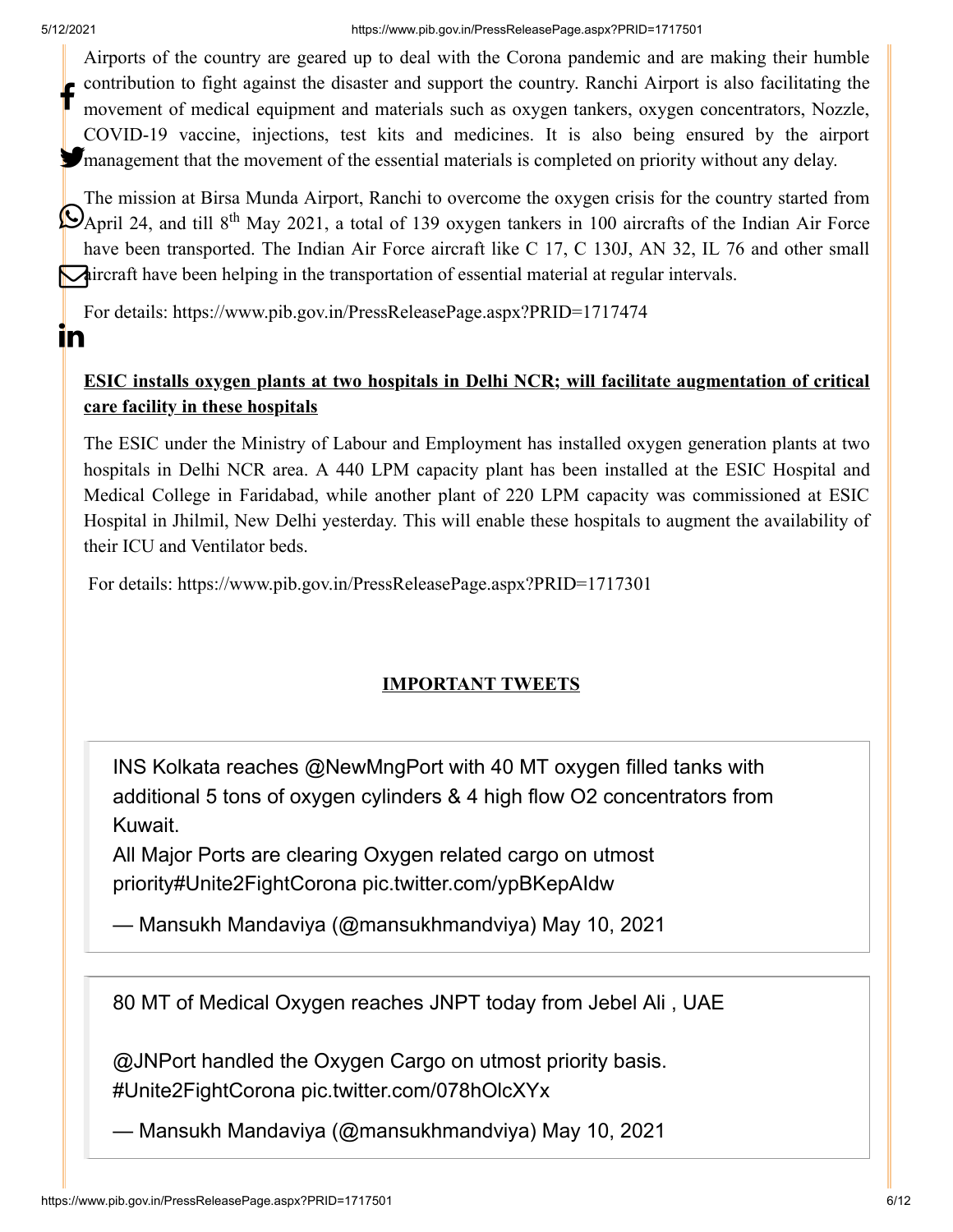У.

 $\bigcirc$ 

 $\sum$ 

<u>in</u>

## [#Unite2FightCorona](https://twitter.com/hashtag/Unite2FightCorona?src=hash&ref_src=twsrc%5Etfw)

Indian Naval Ship Trikand arrives at Mumbai as part of [#SamudraSetu\\_II](https://twitter.com/hashtag/SamudraSetu_II?src=hash&ref_src=twsrc%5Etfw)

The ship entered Qatar on 5 May 2021 and arrived at Mumbai on 10 May with 40 MT Liquid Oxygen<https://t.co/yPlMmehRFy> [@DefPROMumbai](https://twitter.com/DefPROMumbai?ref_src=twsrc%5Etfw) [@ddsahyadrinews](https://twitter.com/ddsahyadrinews?ref_src=twsrc%5Etfw) [@DDSahyadri](https://twitter.com/DDSahyadri?ref_src=twsrc%5Etfw) [@airnews\\_mumbai](https://twitter.com/airnews_mumbai?ref_src=twsrc%5Etfw) [pic.twitter.com/f0MaVUDID9](https://t.co/f0MaVUDID9)

— PIB in Maharashtra ім (@PIBMumbai) [May 10, 2021](https://twitter.com/PIBMumbai/status/1391704043987382275?ref_src=twsrc%5Etfw)

IL 76 of IAF left Jakarta for Vizag carrying 2 cryogenic oxygen containers needed during the 2nd wave of Covid-19. MHA and IAF are co-ordinating the air lift[.@HMOIndia](https://twitter.com/HMOIndia?ref_src=twsrc%5Etfw) [@IAF\\_MCC](https://twitter.com/IAF_MCC?ref_src=twsrc%5Etfw) [@PIB\\_India](https://twitter.com/PIB_India?ref_src=twsrc%5Etfw) [@DDNewslive](https://twitter.com/DDNewslive?ref_src=twsrc%5Etfw) [@airnewsalerts](https://twitter.com/airnewsalerts?ref_src=twsrc%5Etfw) [@ANI](https://twitter.com/ANI?ref_src=twsrc%5Etfw) [pic.twitter.com/JzM3FAIuzq](https://t.co/JzM3FAIuzq)

— Spokesperson, Ministry of Home Affairs (@PIBHomeAffairs) [May 10, 2021](https://twitter.com/PIBHomeAffairs/status/1391734876252999685?ref_src=twsrc%5Etfw)

#### **INPUTS FROM PIB FIELD UNITS**

**Assam:** 48 people lost their lives due to COVID-19 infection in the state on Sunday. The state recorded 3,299 new infections in 36,135 tests done, the positivity rate being 9.13 percent. Kamrup (Metro) recorded 1,346 positive cases.

The Guwahati High Court has sought details of children staying in prisons in the state. The court also wanted to know as to how many of the inmates have been infected by coronavirus and also about the measures the jail authorities have taken to take care of such Jail inmates.

**Manipur:** Manipur recorded 579 new COVID-19 positive cases and 15 deaths on Sunday.As per the latest updates, the cumulative number of people who have been vaccin[span](javascript:void()ated in the state reached 2,65,921.State has receives 50 additional oxygen concentrator machines .

**Meghalaya:** The state recorded news high of 18 deaths and 418 fresh COVID-19 cases in 24 hours.The total active cases stand at 2,899 while the death toll has is 228.The Mawkhar Dorbar Shnong has set an example for other localities on how to encourage their residents to take the COVID-19 vaccine.

Along with a team of doctors, the Rangbah Dong of each block conducted a door-to-door survey to find out how many people above 45 years had taken the first jab of the vaccine.Mawkhar's Assistant Rangbah Shnong, R. Sutnga told The Shillong Times that the decision to conduct the survey was taken after only three residents had turned up for a vaccination programme at the community hall.

**Sikkim:** Test positivity rate shows signs of plateauing, but Covid beds filling up ; Sikkim has recorded 227 new casesand two more Covid deaths.The number of active cases of novel coronavirus in Sikkim has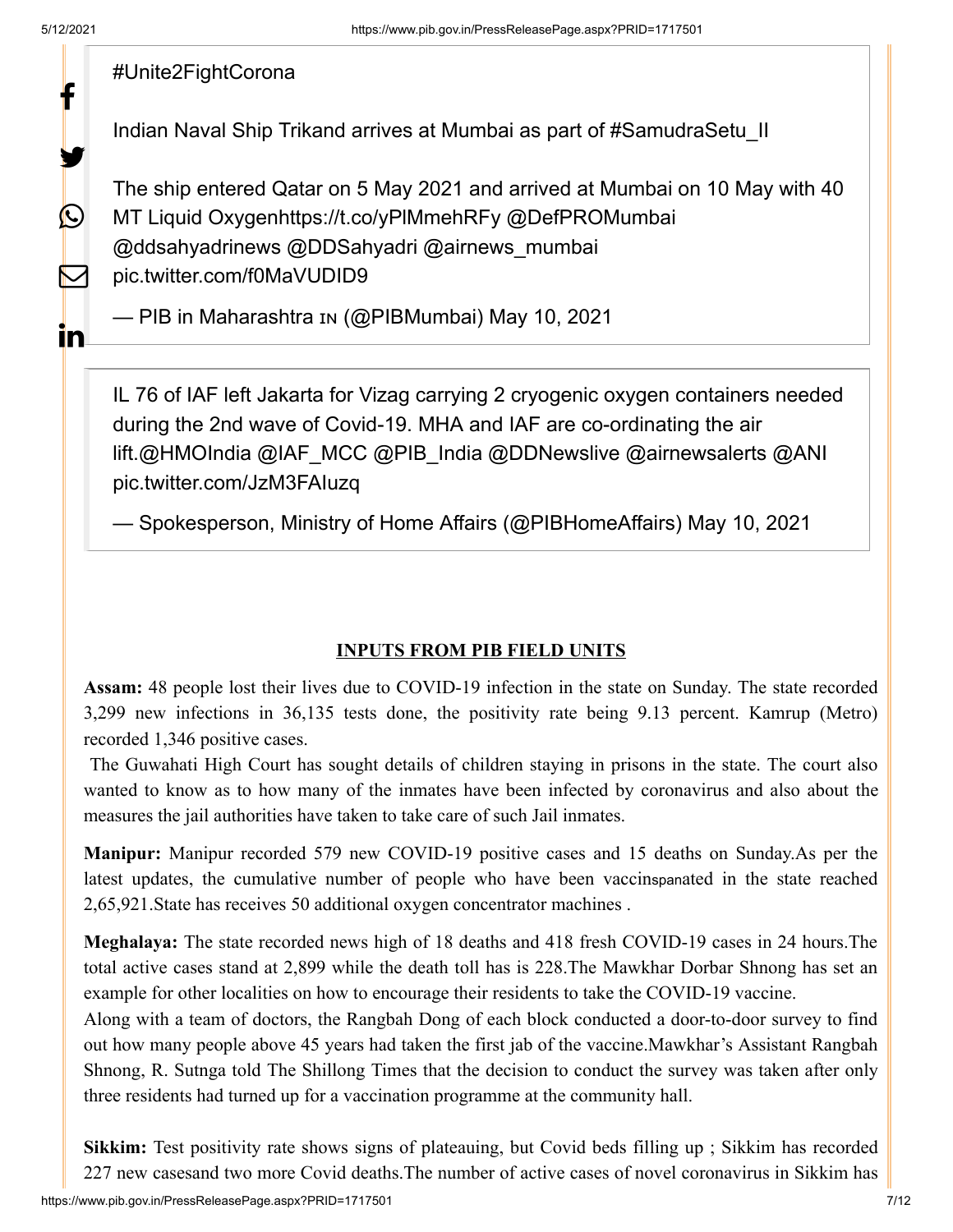#### reached 2,637.

Sikkim CM visited Rangpo and Melli check post to take stock of preparedness pertaining to Covid management. f

**Tripura:**351 new infections and one death in the last 24 hours. Meanwhile 6 municipal wards to be declared as containment zone which are having high positivity rate informed Tripura CM who yesterday also visited covid care centres in south and Gomati district.

**Nagaland:** Nagaland recorded 237 new Covid cases, and 3 deaths on Sunday. A total of 2,25,361 eligible beneficiaries have been inoculated with Covid vaccine in Nagaland so far. Of them, 1,77,113 have **PERSONAL FIRST STATE STATE IN ALL AND SET ASSESS**<br>The ceived first doses while 48,248 have received second doses. Private hospitals suggest setting up of dedicated Covid care centre instead of earmarking 50% beds in private hospitals. Oxygen plant being installed at Dimapur District Hospital likely to be functional by Tuesday. Health Dept officials visited the site on Sunday. C

**Kerala:**3.5 lakh doses of Covishield vaccine purchased by the state government to combat the Covid-19 pandemic arrived in the state today. Order has been placed for over one crore doses of vaccine to accelerate the vaccination drive in the state. Chief Minister Pinarayi Vijayan has said the Covid-19 vaccination drive for those in the age group of 18-45 would be prioritised with people having comorbidities given preference. In the wake of rising number of Covid cases in jails, the government has decided to grant parole to 1500 convicted and 350 remand prisoners. Taking into consideration, the growing number of health workers getting infected, the Kerala Government Medical officers Association has urged the government to reduce their duty hours and also make available vaccine to the immediate relatives of health workers. The state registered 35,801 new Covid cases on Sunday. The death toll mounted to 5814 with 68 new fatalities. TPR is at 28.88 %. Meanwhile, a total of 80,21,530 people has so far been vaccinated in the state. 62,04,805 people took first dose and 18,16,725 had their second jab.

**Tamil Nadu:** Oxygen production from the Sterlite plant in Tuticorin is likely to start from Wednesday, thus helping 7 to 8 districts of South Tamil Nadu getting ample stock of gaseous Oxygen. The State government on Sunday made an appeal to various industries in the state to produce medical oxygen under the CSR scheme. With State announcing lockdown from today, migrant workers thronged bus stands flouting Covid norms; despite the operation of special buses ahead of lockdown on Saturday and Sunday, it proved inadequate to meet the surging crowd. Tamil Nadu's reported 28,897 fresh cases on Sunday, pushing the total caseload to 13.80 lakh while 236 deaths in the last 24 hours took the toll to 15,648. Till date 64,99,349 have been vaccinated across the State, of which 48,42,616 received first dose and 16,56,733 received second dose.

**Puducherry** on Sunday recorded 26 Covid-related deaths, which is the highest in a single day so far, taking its total toll to 965. The UT also recorded 1633 fresh cases in a single day, taking the total number of cases to 71,709.

**Karnataka:The** State has issued fresh guidelines for hospitalisation, transfer, discharge of Covid-19 patients; as per the order, in government Covid-19 hospitals, the patient shall be admitted as per the existing state protocol. The state government is mulling action against illegal oxygen hoarders. Vehicles prohibited to ply during 14-day lockdown in Karnataka, police given power to seize. As per the State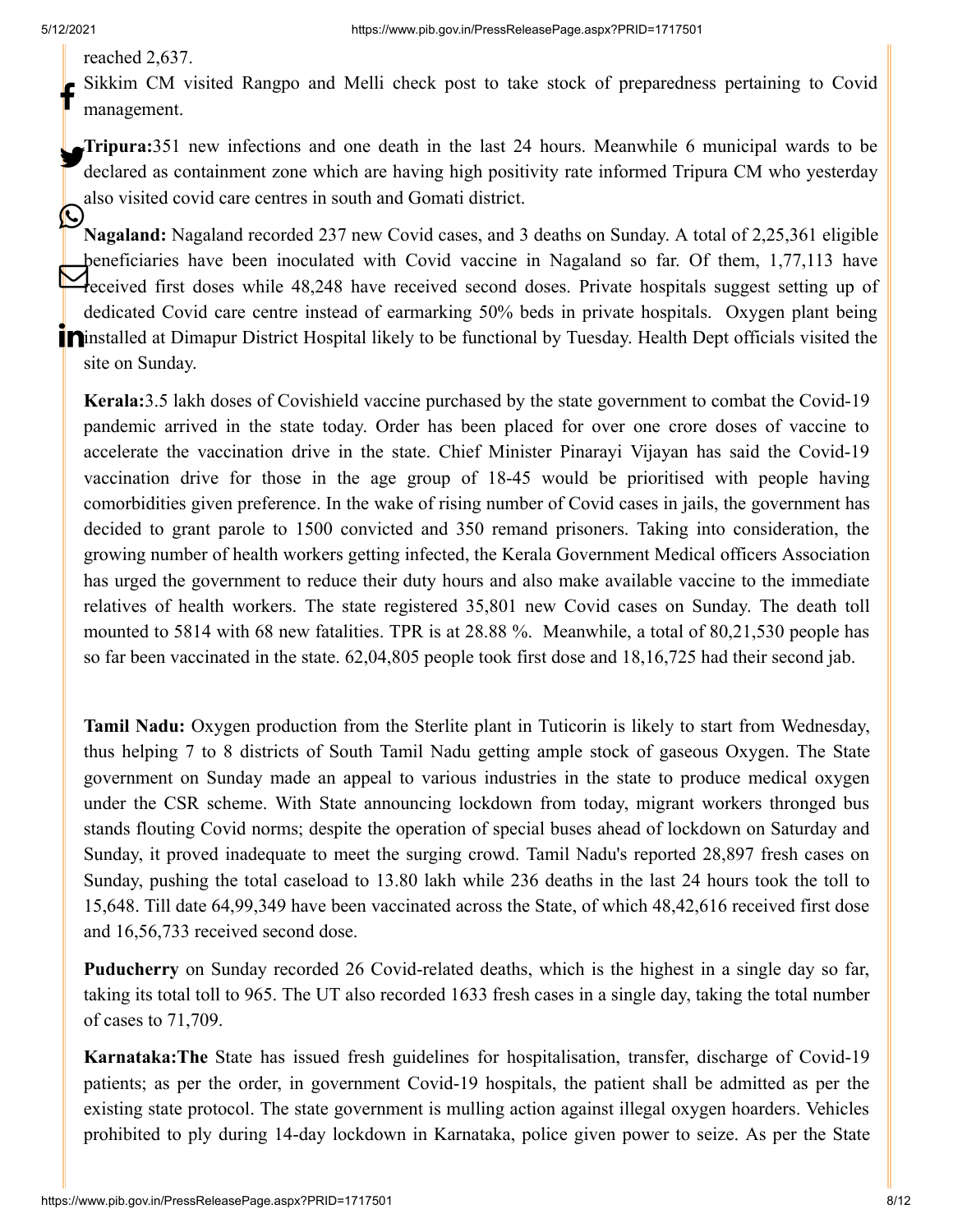#### 5/12/2021 https://www.pib.gov.in/PressReleasePage.aspx?PRID=1717501

Government bulletin released for 09-05-2021, New Cases Reported: 47930; Total Active Cases: 564485; New Covid Deaths: 490; Total Covid Deaths: 18776. Around 32,590 were vaccinated yesterday with a total of 1,05,21,773 have been vaccinated in the state till now. f

**Andhra Pradesh:** State reported 22,164 new Covid-19 cases after testing 1,05,494 samples with 92 deaths, while 18,832 got discharged during the last 24 hours. A total of 73,08,217 doses of Covid vaccine have been administered in the state as on yesterday, which include 53,26,721 first doses and 19,81,496 second doses. The vaccination process has been temporarily halted for two days across the State after the government seriously considering the incidents of congestion and crowding at vaccination centers. It was ordered that the ASHA workers to deliver the token slips with detailed information on vaccination to people waiting for their second dose. The government stated that it had received 3.6 lakh doses of the Covishield vaccine on Sunday. Health Commissioner Katamneni Bhaskar, in a statement, said that the NHAI has agreed to set up 42 oxygen plants in the State. Meanwhile, the State government too has allocated Rs.309.87 crore for setting up of oxygen manufacturing plants. It has been decided that the Eastern Naval Command will operate and maintain oxygen plants in all government and teaching hospitals across the state. in

**Telangana:**The State has reported 4,976 new Covid infections and 35 fatalities on Sunday taking the cumulative number of deaths to 2,739 and the total number of positive cases to 4,97,361. CM KCR reviewed the Covid situation in the state yesterday and directed officials to invite applications from about 50,000 eligible doctors who have completed MBBS across the State for joining public service on a temporary basis. It was also decided in the review meeting to recruit nurses, lab technicians, pharmacists and other paramedical personnel for a period of two to three months and utilise their services in Covid-19 treatment. Besides providing them appropriate salaries, the Chief Minister said the government would give due recognition to their service by providing them additional weightage marks during recruitment into government jobs in future.

**Maharashtra**: Maharashtra has witnessed a significant dip in new cases today after the state recorded 5,204 fewer cases in comparison with Saturday's numbers. Yesterday, the state has reported 53,605 cases in the 24-hour period.

Union Minister Nitin Gadkari inaugurated a Covid Care Center with 50 isolation bed capacity in South Nagpur. Run by Madhyam Lokseva Pratishthan, Jain Kalar Samaj and Maratha Yuva Samaj, this centre will provide free facilities to patients having mild symptoms of Covid. This centre at Reshimbagh currently has 50 isolation beds.Maharashtra on Sunday received a total 1,053,000 doses of Covishield vaccines, of which 350,000 were purchased from the Serum Institute of India for vaccination of 18-44 category.

**Gujarat**: Gujarat recorded 11,084 new cases of Covid-19 yesterday. 14,770 patients recovered during the past 24 hours and were discharged from the hospitals. The recovery rate in Gujarat has improved and reached up to 78.27 percent.

1,38,590 persons were vaccinated in the state yesterday. Ahmedabad Municipal Corporation has announced another drive through vaccination centre for 45 plus age group at Drive in Cinema from today.

**Rajasthan:** A two week long Lockdown has been imposed in Rajasthan from 5 am today. The lock down will be effective till 24th May. There will be a ban on marriage ceremonies in the state till May 31. Only registered marriages attended by not more than 11 people will be allowed. Except for medical emergencies, no inter-district, intercity, city to villages or villages to city travel will be allowed during the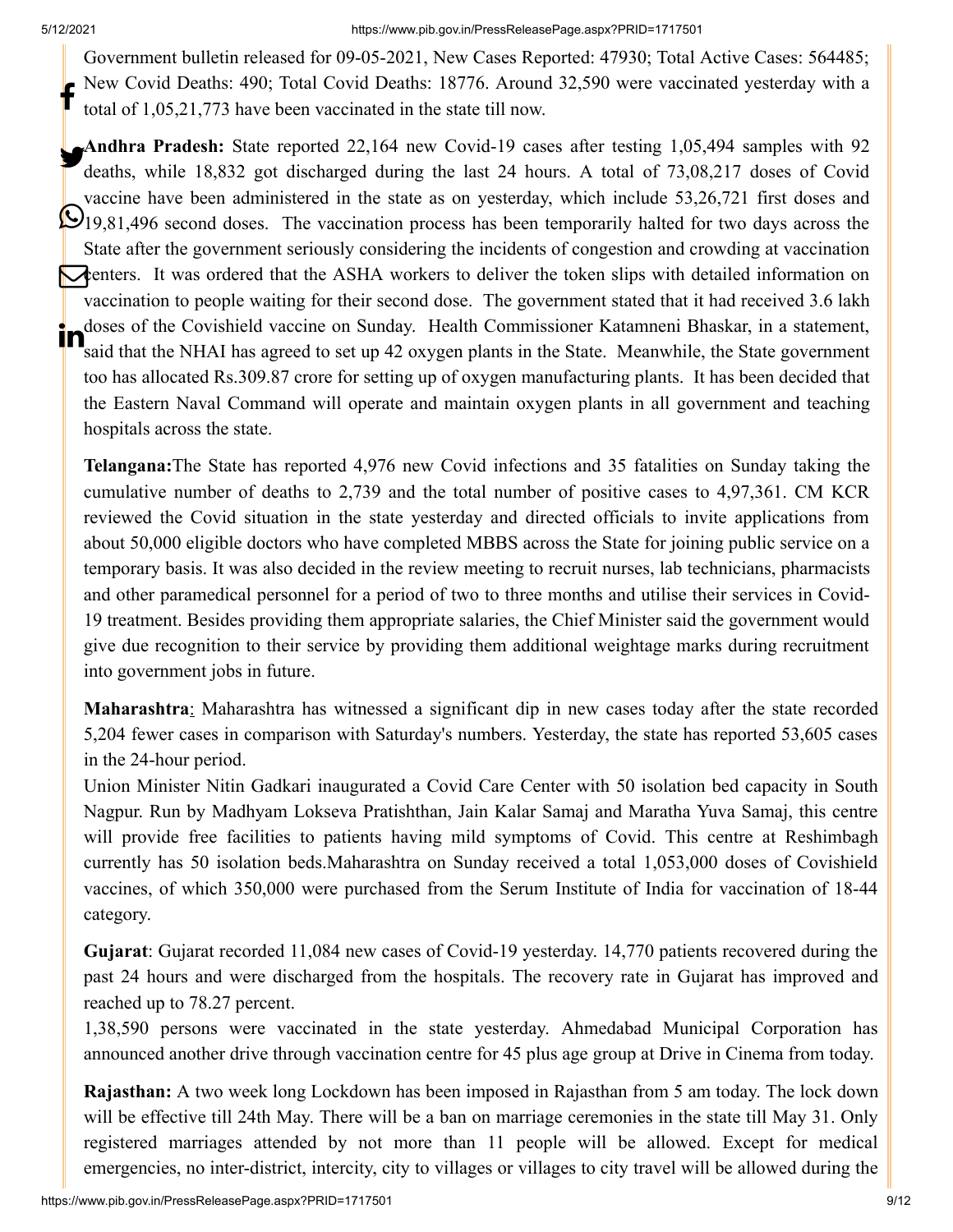lockdown. All places of worship will remain closed. Food, vegetable and fruit shops are allowed to open from 6 Am to 11 AM. All types of private and government transport are not allowed except emergency services in the state. MNREGA works have been postponed to prevent infection in rural areas. f

**Madhya Pradesh**: Madhya Pradesh had 11051 cases yesterday, which is the second consecutive day of cases below 12000 level. Infection rate in the state is down to 17% now. However the number of active Cases have risen for the past two days and stand at 1,02,486 now. Bhopal had 1556 and Indore had 1679 cases yesterday. In Bhopal curfew has been extended till 17th May. 10% attendance is mandated in all offices. All shops including kirana, vegetables are closed and only home delivery (with 10% staffing) will Continue. In Indore too curfew is extended till 16th May.

**Chhattisgarh:** In Chhattisgarh, journalists and lawyers and their family members will also be considered as frontline workers and will be given priority in Covid vaccination. The Chhattisgarh government has decided that not more than ten persons will be allowed to attend marriage ceremonies or funeral in view of spread of COVID infection. The state government has also appealed to religious and social heads to motivate people not to participate in any religious or social events. in

**Punjab**: The total number of patients tested Positive is 442125. Number of active cases is 74343. Total Deaths reported is 10506. Total COVID-19 Vaccinated with 1st dose (Healthcare + Frontline Workers) is 758425. Total COVID-19 Vaccinated with 2nd dose (Healthcare + Frontline Workers) is 221811. Total above 45 Vaccinated with 1st dose is 2503995. Total above 45 Vaccinated with 2nd dose is 349814.

**Haryana**: Total Number of Samples found positive till date is 615897. Total active COVID-19 patients are 116867. Number of deaths is 5605. Cumulative number of people vaccinated till date is 4360128.

**Chandigarh**: Total Lab confirmed COVID-19 cases are 50207. Total number of Active Cases is 8511. Total number of COVID-19 deaths till date is 568.

**Himachal Pradesh**: Total number of patients tested COVID positive till date is 131423. Total number of Active Cases is 32469. Total deaths reported till date is 1872.

## **PIB FACT CHECK**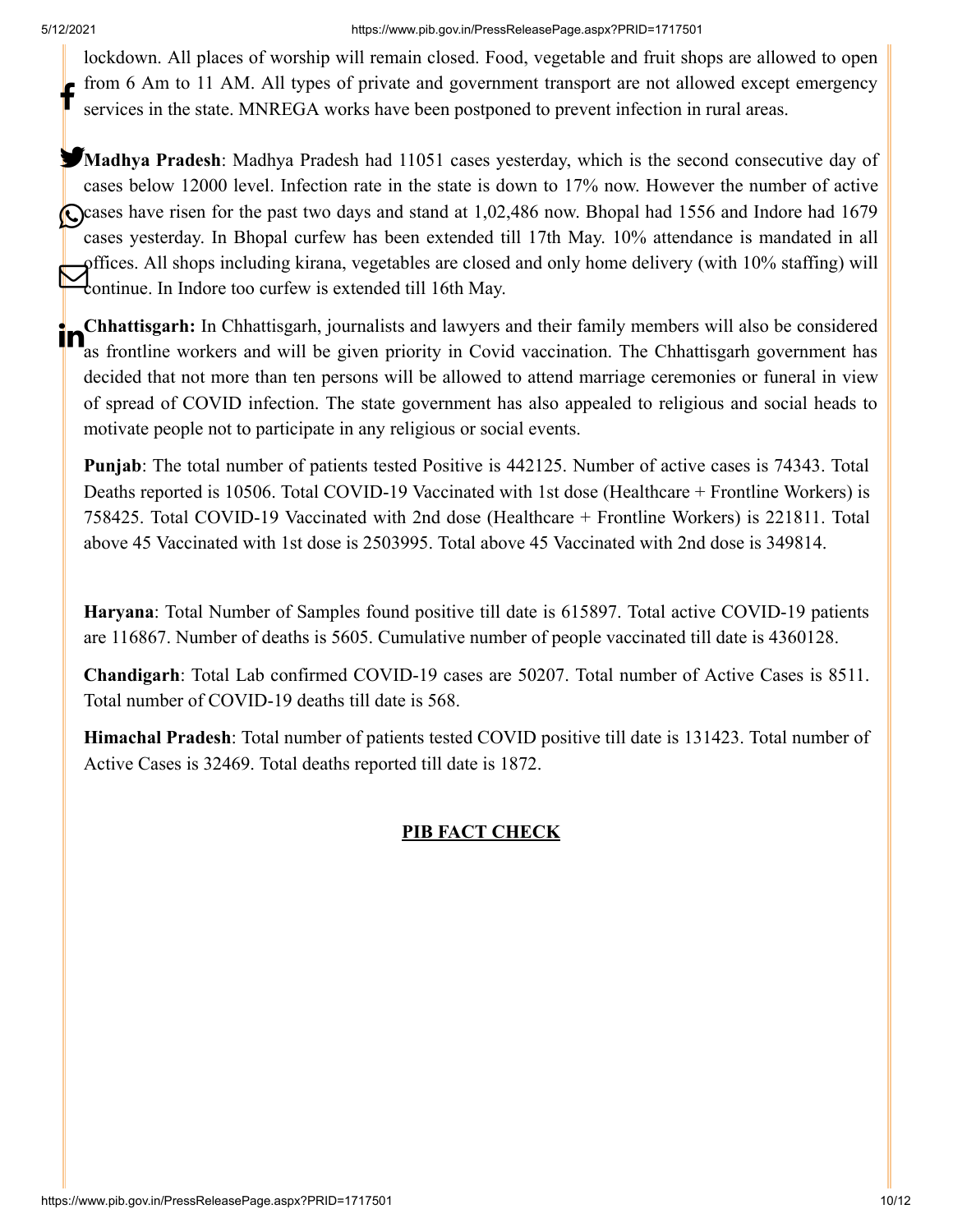